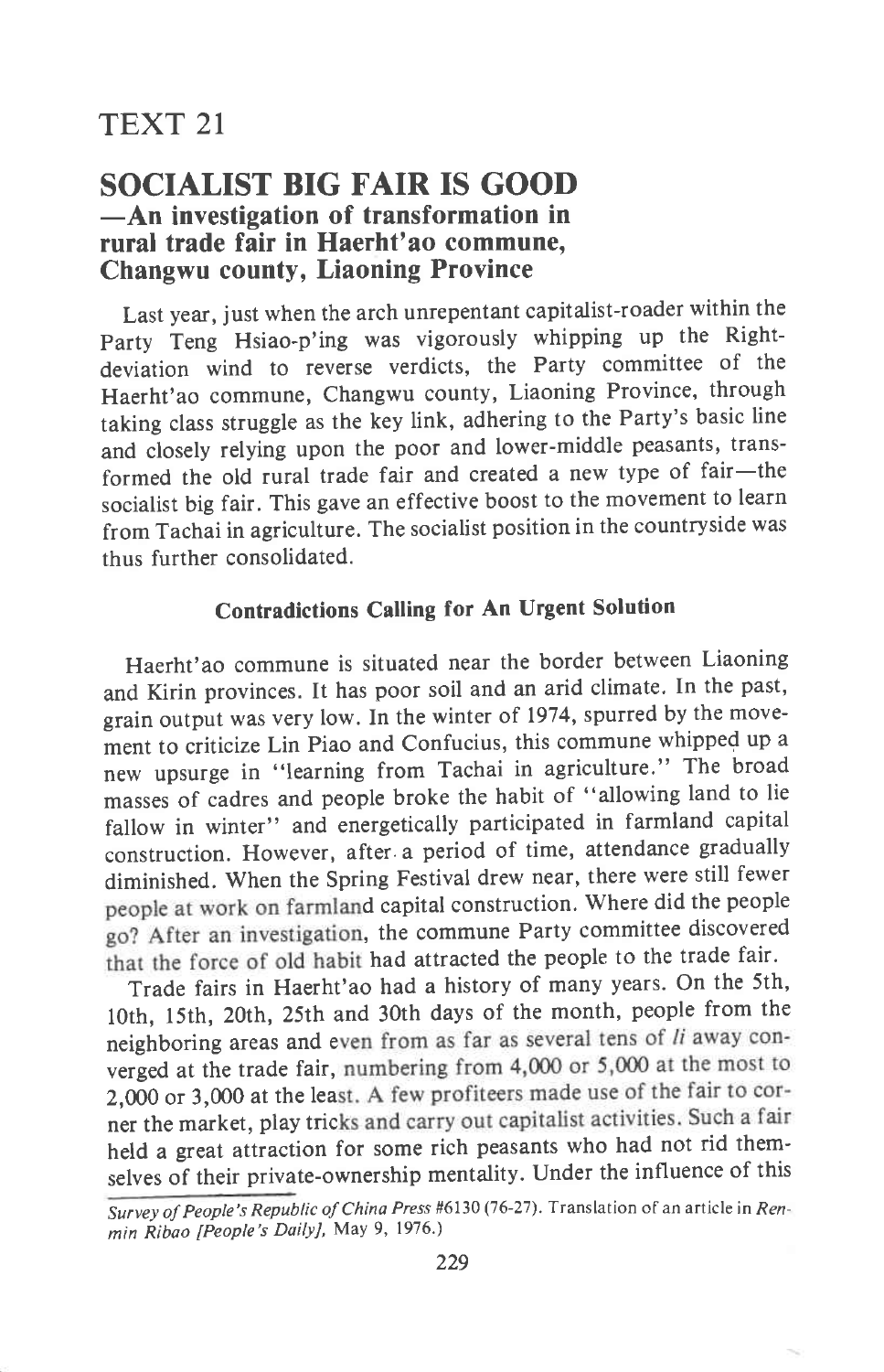kind of fair, the collective economy of this commune was weakened, the movement to learn from Tachai failed to get off the ground and agricultural production long remained in a backward stage.

The Party committee of Haerht'ao commune investigated the conditions of the rural fair and made clear the relations between the two-road struggle and trade fair in the countryside. It felt that if such a fair was not subjected to restrictions and transformation, capitalism would make a breach through this fair and run wild and more and more people would deviate from the socialist orbit. How should the rural trade fair be transformed? There were two ways: One was to follow the previous practice of closing it down by way of an administrative order or to exercise general control over it. As a result, it could neither be closed nor controlled properly. Another way was to establish the "socialist big fair" in light of the situation where a small number of private plots and family side occupations were still retained at the present in the countryside. Efforts should be made to take class struggle as the key link, deepen education in the Party's basic line, arouse the masses to sell to the state the agricultural produce and by-products instead of bringing them to the trade fair. At the same time, the supply and sales departments should be organized to break with the usual practice and expand their scopes of buying and selling and the exchange of commodities should be actively organized among the masses, so as to occupy the rural commercial position in a planned manner. The commune Party committee made a study of the matter and decided to adopt the latter measure to transform the existing trade fair.

## Fair of a New Type Appears

In the process of establishing the socialist big fair, Haerht'ao Commune first organized the cadres and the masses to vigorously run political night schools, to learn the fundamental experience of Tachai and to unfold penetrating criticism against capitalist tendencies existing in rural trade fair. Meanwhile, conscientious ideological education was conducted to further raise the socialist consciousness of the masses. After spending a period of time on study, criticism and ideological education, many commune members on their own initiative offered to sell to the state private agricultural produce and by-products intended for the fair, so as to support socialist construction. The commune Party committee decided to take advantage of this favorable situation to organize a socialist big fair.

on the 1975 New Year's day, this fair of a new type made its debut in Haerht'ao commune. That day, the masses of commune members of various brigades led by the cadres carried on their shoulders their own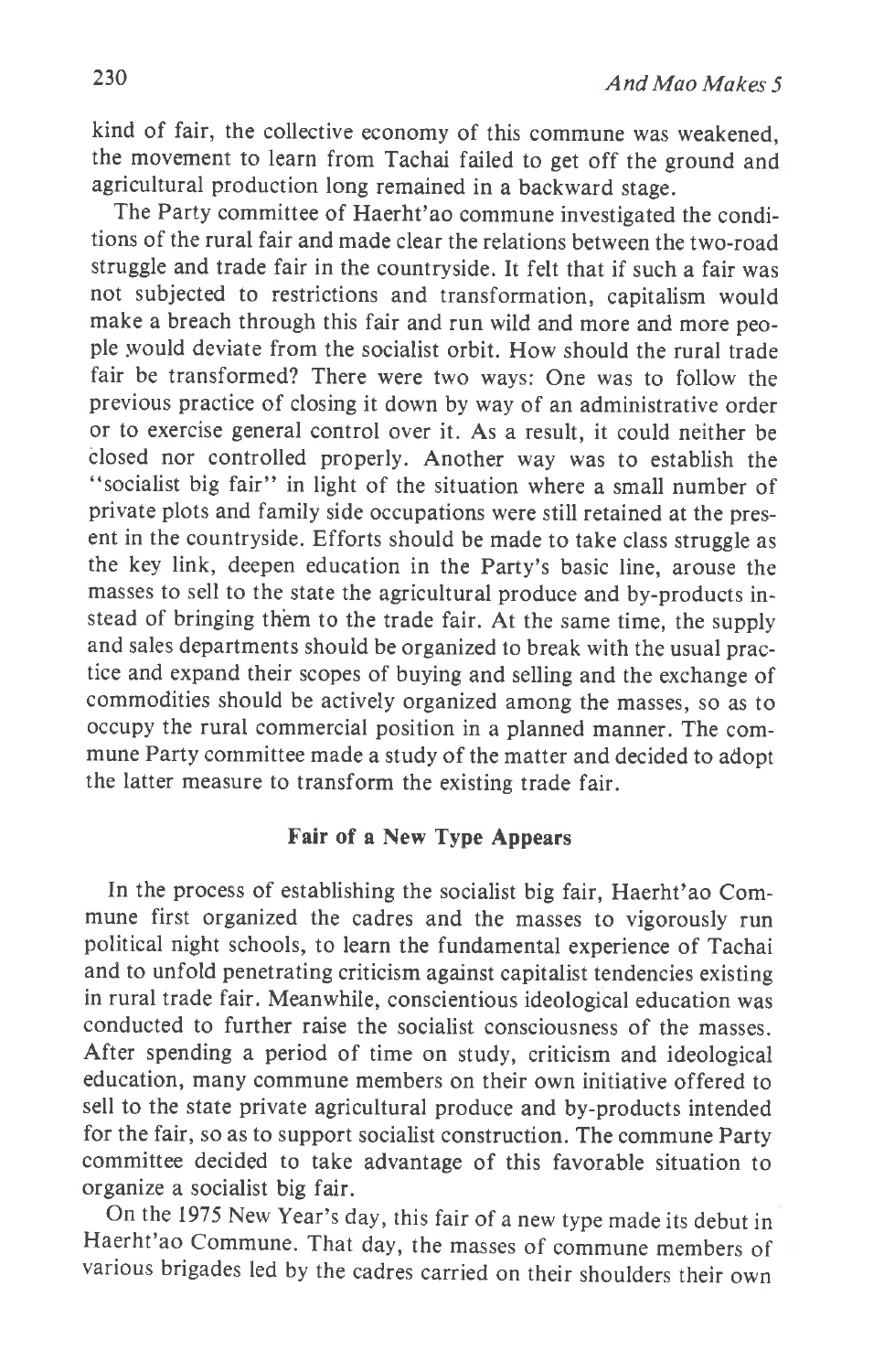agricultural produce and by-products and, beating gongs and drums, and holding red banners, came from all directions and converged on the streets of Haerht'ao to take part in the socialist big fair. They sold to the supply and marketing cooperative their surplus agricultural produce and by-products. Then they headed for the stalls of the supply and marketing cooperative to buy various kinds of farm implements and other daily necessities they needed. The brisk trade in the fair presented a delightful bustling scene. The previous bourgeois practice, of shouting prices and driving bargains was swept away at one stroke.

At this fair, the spare-time cultural and art propaganda teams of the commune and various brigades also presented various cultural and art programs, and made propaganda of new men, new deeds and new practices. The masses could participate in the fair and, at the same time, receive socialist education.

At such a fair, there were also various support-agricultural activities organized by factories in the city. What people witnessed here was the vivid scene worker-peasant alliance and exchange between town and country. What they heard were the principles of socialist revolution and the advanced deeds in learning from Tachai, grasping revolution and promoting production. They said elatedly, "The more we attend the socialist big fair the greater the hatred we develop toward capitalism and the closer our hearts draw toward socialism. The socialist big fair is just fine."

Such a fair is a socialist new thing emerging in the struggle between the two roads, and its appearance holds down the capitalist influence. With the support of the broad masses of poor and lower-middle peasants, this kind of socialist big fair is run better and better. Now, apart from the periodical comprehensive big fairs, big fairs for the exchange of one chosen kind of commodities are run in light of agricultural seasons and the people's needs. Such exchange fairs are supplements to the comprehensive big fair. At specified time and locality and within certain limits, they strictly stick to pre-arranged prices. With regard to agricultural produce and by-products, such as piglets, ducklings, chickens, seedlings, etc., which they find it inconvenient to handle for the present, the supply and marketing cooperative organize exchange among the individuals and between one collective and another so as to meet each other's needs. Thus, 128 kinds of agricultural produce and by-products under the nine categories of commodities including pigs and fowl, fabricated straw goods, firewood, weeds, etc., which were freely traded in the past are put on the socialist orbit. The predominance of socialism is established in the position of the rural trade fair. Apart from the buying and selling of ordinary agricultural produce and by-products, the commune also take advantage of the big fair to organ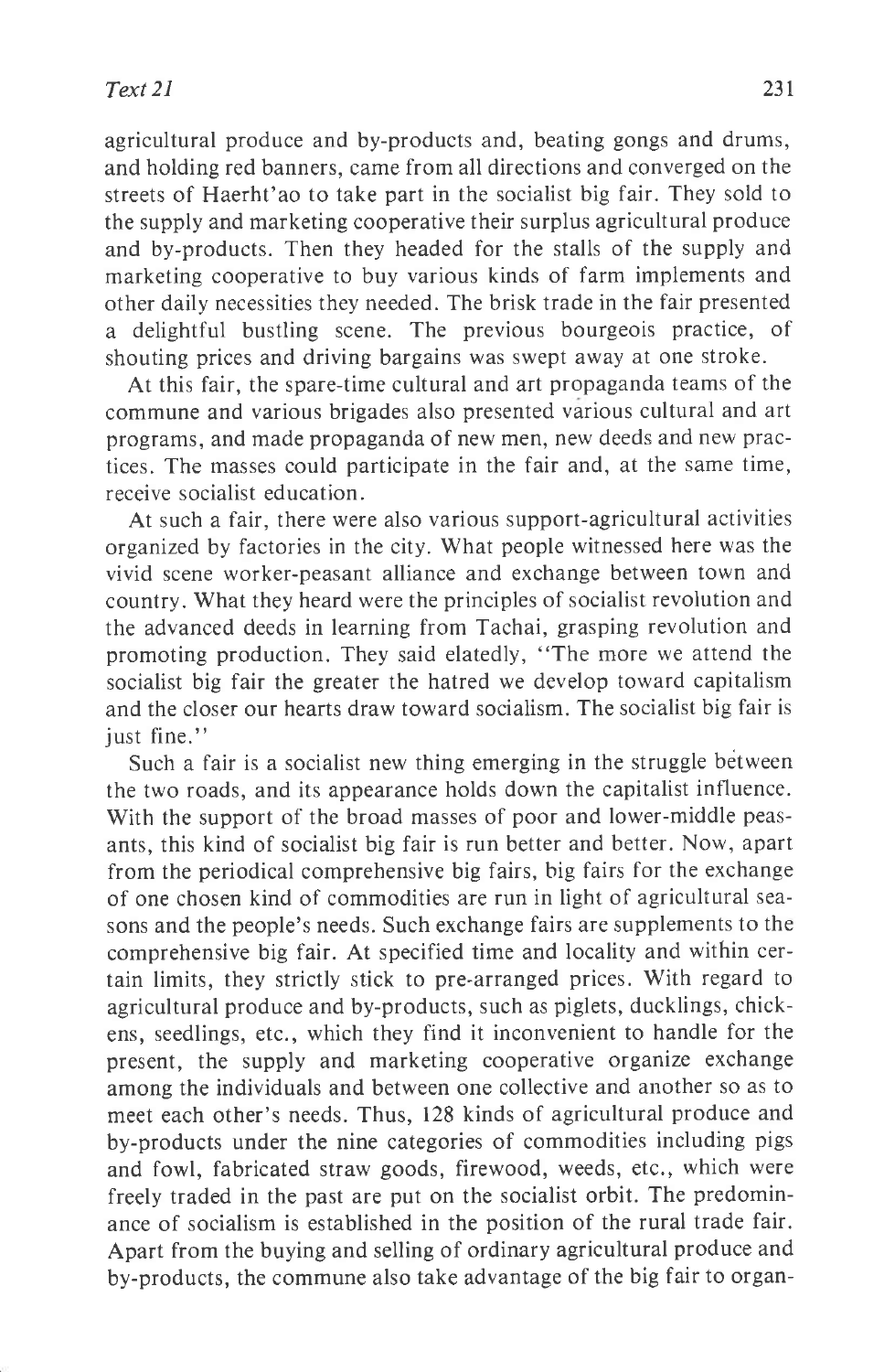ize various brigades to sell to the state grain, pigs and other products under the unified purchase and sales program and under the planned purchase scheme. Actually, this kind of socialist big fair has become the main form of economic exchange activity in the countryside.

#### Another Leap Forward in Understanding

Not long after the socialist big fair was established, Chairman Mao's important instruction on the question of theory was published.

"Our country at present practices a commodity system, and the wage system is unequal too, there being the eight-grade wage system, etc. These can only be restricted under the dictatorship of the proletariat." "Lenin said, 'Small production engenders capitalism and the bourgeoisie continuously, daily, hourly, spontaneously, and on a mass scale.' " The cadres and the masses of Haerht'ao Commune studied these teachings of Chairman Mao's, applied the theory of the dictatorship of the proletariat in summing up and analyzing the practice of running the socialist big fair, and saw the direction of advance more clearly. They realized that: To run well the socialist big fair is not only a measure to hit at capitalist activities but also a practical step to educate the peasants, transform small production and restrict bourgeois rights. ln the period of socialism, there inevitably exist bourgeois rights such as the trade fair, the exchange of commodities, private plots, family side occupations, distribution according to work, etc. Their existence is'allowed by the Party's policy. But they should not be given oxygen and blood and be allowed to grow unrestrictedly. Instead they should be gradually restricted under the dictatorship of the proletariat. Running the socialist big fair provides fresh experience for blocking the channel which leads small production to capitalism, effectively restricting bourgeois rights in the sphere of exchange of commodities in the countryside and gradually removing the soil and conditions engendering capitalism.

On the basis of heightened awareness, the Party committee of Haerht'ao Commune has at all times taken guiding the masses to the socialist road as an important task in the process of running the socialist big fair. Through continuously instilling socialist ideas into the peasants, it has enabled them to consciously break with the concept of private ownership and with established traditions. In this commune, the political night schools of various brigades constantly launched such activities as "line education," "discussing everything," etc. Before a big fair was held, they organized the masses to study the Party's basic line and the theory of the dictatorship of the proletariat. At times, they also invited the old poor peasants to recount histories of their families,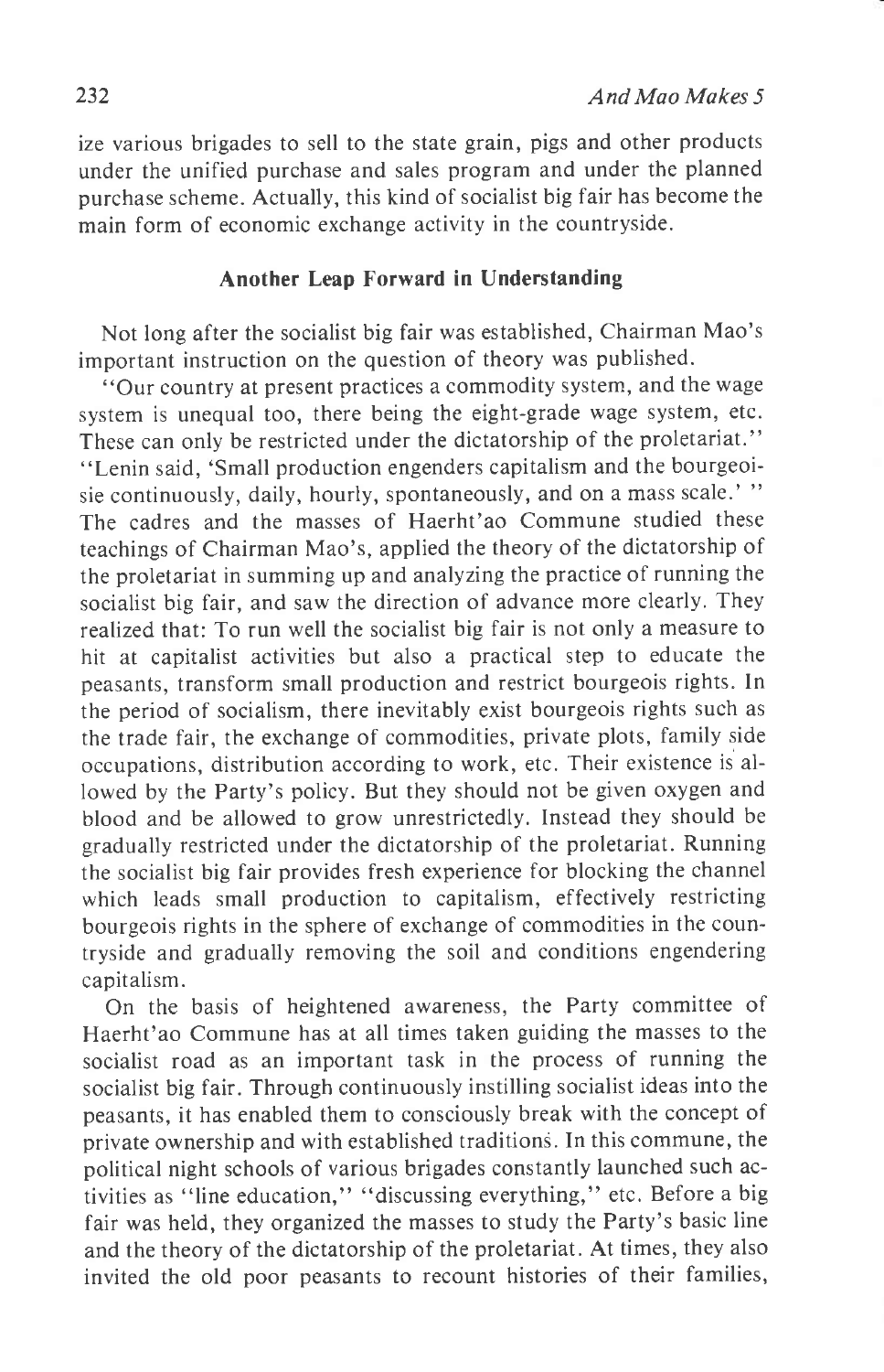villages and cooperatives, so as to impart education by making comparison between the new and the old societies and between the conditions before and after the great cultural revolution. Through these activities, they praised Chairman Mao's revolutionary line, criticized the revisionist line and brought political and ideological work to every house and every heart, so as to continuously strengthen the people's consciousness in following the socialist road. Thus, a still broader ideological foundation was provided for the socialist big fair.

#### Leaders Stand in the Van of the Movement

"The root lies in the line and leadership is the key." This equally applies to the struggle of operating a socialist big fair.

The Party committee of Haerht'ao Commune held that in order to make the masses grasp the theory of the dictatorship of the proletariat and consciously restrict bourgeois rights and follow the socialist road, the Party committee of the commune should first take the lead in breaking with established traditions and waging a resolute struggle against capitalism. Secretary Nashun (a Mongolian) of the commune Party committee is an old comrade. After receiving education in the great cultural revolution, he looked upon the operation of the socialist big fair as a struggle to continue the revolution. He led the way in recalling the painful lessons he learned by carrying out the revisionist line before the great cultural revolution. He took the initiative to criticize the bourgeois influence in himself and took the lead in restricting bourgeois rights. His act of persisting in continuing the revolution inspired the ideological revolutionization of the leading bodies at the commune and brigade levels. Young cadre Shih Ya-wen, vice chairman of the revolutionary committee of the commune took the initiative to persuade his mother to be the first in selling to the state at the quoted price the tobacco crop from her private plot, thus playing a forward role among the masses. The ideological revolutionization of the leading body also set the pace for the ideological revolutionization of the broad masses of cadres and Party members. In the whole commune, there appeared a revolutionary scene of vigorously criticizing revisionism and capitalism and vigorously building socialism.

# Turn the Supply and Marketing Cooperative Inlo a Too! of the Dictatorship of the Proletariat

In the past, under the influence of the revisionist line, Haerht'ao supply and marketing cooperative did not put proletarian politics in command but only concerned itself with talking about buying and selling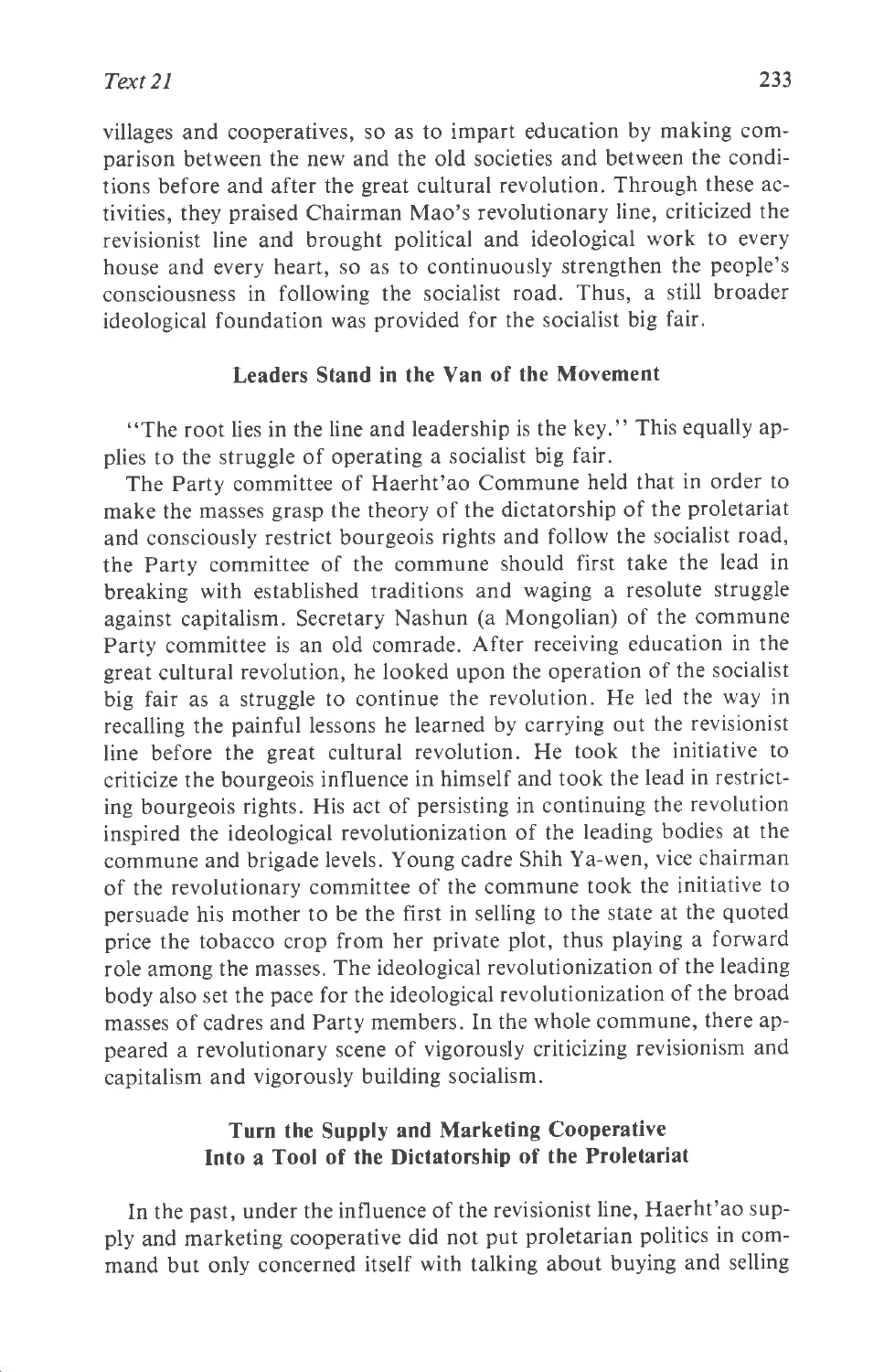behind the counter and cared nothing about class struggle beyond the counter. In the course of purchasing agricultural produce and byproducts, it practiced many restrictive rules. It refused to handle one thing and purchase another, and so it could not meet the needs of the socialist countryside. When it started to run the big fair, the commune Party committee took the correct orientation of the operational line of the supply and marketing cooperative as an important task. It pointed out that the rural commercial departments should persist in putting politics in command, serve the broad masses of poor and lower-middle peasants, become a special army in hitting at capitalism, use socialism to occupy the commercial position in the countryside and set [themselves] as a tool of the dictatorship of the proletariat.

Under the leadership of the commune Party committee, the working personnel of this supply and marketing cooperatives conscientiously studied the theory of the dictatorship of the proletariat and resolutely carried out Chairman Mao's revolutionary line. Their idea of doing business went through a tremendous change. They energetically widened the scope of business and regarded the handling of one more kind of product as the occupation of one more position and the removal of one more plot of soil engendering capitalism. In the past year and more, the commodities handled by this supply and marketing cooperative rose to over 350 varieties. The agricultural produce and by-products purchased were 41 items more than those handled before the socialist big fair. Meanwhile, additional points were set up in the commercial network. This gave the masses every facility and production every support. In addition, they also supplied small earth stoves. This gave the commune members every convenience in retrieving the old and utilizing waste materials. Small carts were sent to the countryside to bring goods to the doorsteps, while purchases were made in the brigade. Various sales departments also offered additional services such as cloth cutting, book lending, free glass-cutting, etc. Thus, even on the days when the fair was not held, the masses could also keep in touch with the state-run commercial network. This left no room for capitalism.

After the establishment of the socialist big fair, in order to insure the steady supply of commodities on the market, Haerht'ao commune took market demands into consideration while arranging production in accordance with the guideline of "developing the economy and insuring supplies." While seeing to it that no adverse effect was produced on food crops and not a cut was made in the planted acreages planned by the state plan, when implementing the state cultivation plans, the various production teams, made unified arrangements for certain economic crops needed by the market and gradually substituted the products under the collective economy for those formerly obtained from the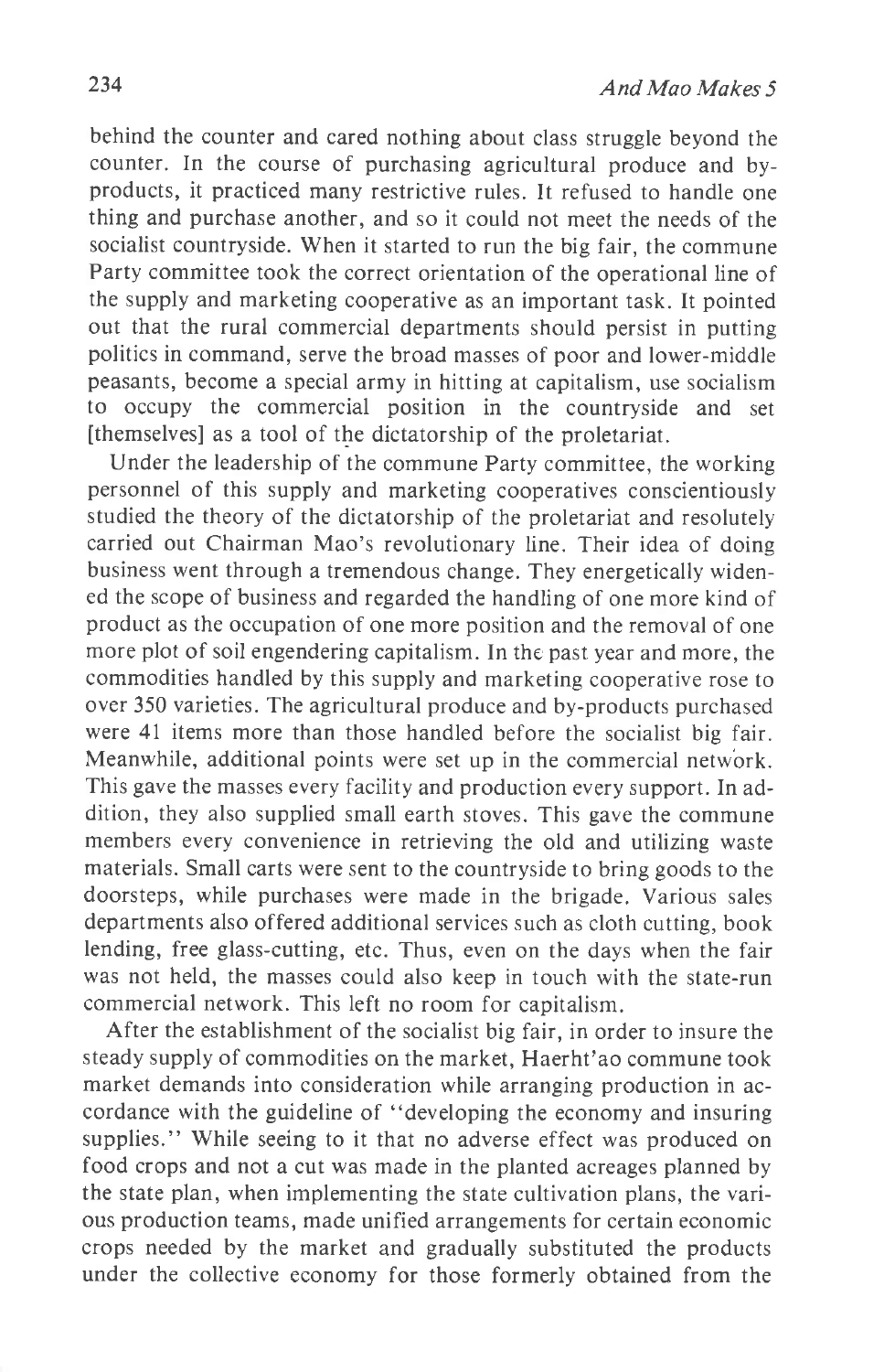commune members' private plots. Meanwhile, the production teams not only continuously encouraged individual commune members to raise pigs, but also made energetic efforts to develop collective pigbreeding and collective side-occupations and to combine development of diversified economy with the organization of sources of market supplies. Thus not only in the area of commodity circulation but also in the link of commodity production, the initiative was seized in fighting against capitaiist influence, and the steady supply of commodities on the market was effectively guaranteed. This was hailed by the broad masses.

## A New Situation Appears in Learning from Tachai

The appearance of the socialist big fair is a profound socialist revolution. This revolution has not only transformed the features of rural commerce of Haerht'ao but also educated and transformed people and brought about profound changes in the people's spiritual outlook. In the past, in certain brigades of this commune, class struggle was acute and complicated and capitalism ran wild. Socialist activism of the masses was repressed. After the socialist big fair was established, this situation changed very rapidly. The proper trend of socialism prevailed over the evil trend of capitalism. Revolutionary practice of "glorifying socialism and looking upon capitalism as a shame" took shape. A new situation appeared in the vigorous development of the movement to learn from Tachai in agricuiture. Gratifying results were achieved in changing men, changing soil and changing output.

Old poor peasant and Communist Party member Yang Fu-hsiang of Peiketasu production team of Fuyu Brigade in this commune was praised by the masses as a man who followed the socialist road without turning back and steeled his heart in building socialism. He resented the old fair long ago. Once the socialist big fair appeared, he energetically supported it. He considered that this measure could "get at the throat of capitalism." He said: The poor and lower-miJdle peasants should not always fix their eyes on their families, a Communist Party member should not occupy his mind with his own business and one who makes revolution must let socialism take roots deeply in his mind.

Once, when he went to another place to attend a meeting, some people of the production team carted over 700 mats to another place for sale at a high price. After he returned to the production team, a deputy leader of the production team boasted to him of his having earned an extra income of over 100 *yuan* for the production team. He also said, "The team has income and the commune members are satisfied. This pleases both sides." On hearing this, Yang Fu-hsiang knew that some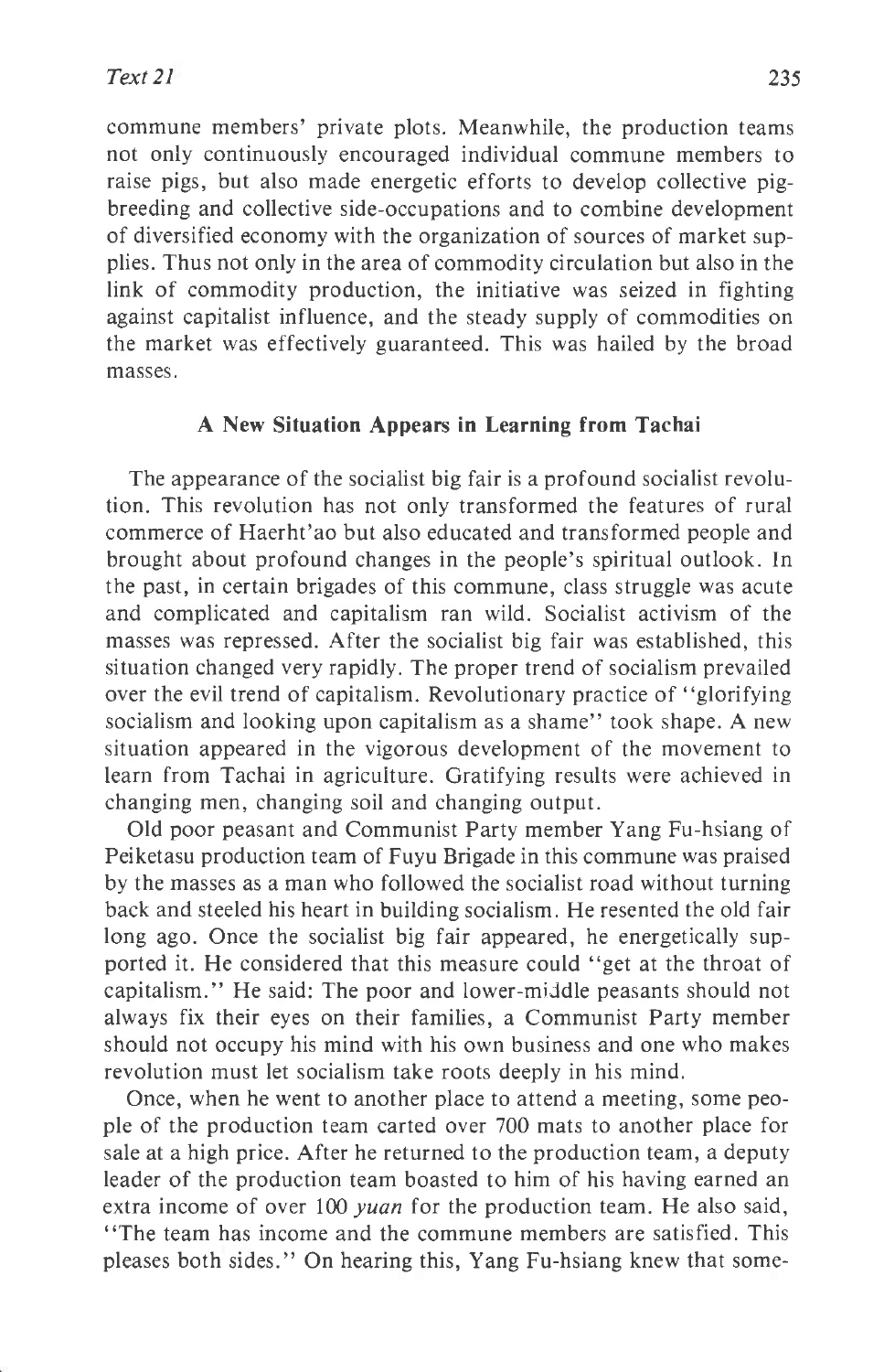thing was wrong. He immediately criticized this deputy leader, saying: Your yielding to capitalism is "the most unpleasing thing." He added, "You are a leader. If you concern yourself only with making more money and think nothing of learning from Tachai and leading the masses in running the socialist big fair, there will be deviation in orientation and the line will be wrong." These words left this deputy leader speechless. He admitted his mistake. Meanwhile, he took the initiative to make a self-examination at a general meeting of commune members. This matter taught the commune members a vivid lesson on the line.

Sixty-eight-year-old Lin Ta-niang of Yaoao production team of Aohan brigade in this commune formerly "took up side-occupation for her own benefit and revelled in the small fair." After the socialist big fair was established, she raised her consciousness through study. She collected manure for the collective every day. With her thinking changed, her revolutionary spirit of utter devotion to socialism was praised by the commune members.

Old herdsman Chou Te-chin formerly tended cattle for the collective and, at the same time, gathered firewood for himself and for sale at the fair. Now he dropped the firewood basket and carried the manure basket on his back. As he tended cattle he gathered manure for the collective. More than ten herders of the whole brigade gathered over 200,000 catties of manure for the collective.

After the socialist big fair was established, the broad masses of cadres and commune members of Haerht'ao Commune took class struggle as the key link and persisted in vigorously criticizing capitalism and building sociaiism. After one year's hard effort, they brought rapid changes to the features of this backward commune marked by "the poor natural conditions of rolling mountains, poor soil, violent sandstorms and frequent attacks by drought in nine out of ten years." Last year, the whole commune built over 20,000 mow of terraced field, equivalent to ten times the acreage of terraced fields built in the preceding decade. Meanwhile, some irrigation projects were completed. This created conditions for promoting agricultural development. Last year, total grain output of the whole commune showed an increase of <sup>47</sup> percent compared with 1974. Per-unit output increased by 55 percent. The quantity of commodity grain sold to the state rose by 180 percent. Ihe commune members said, "In the past decade, we have been learning from Tachai. This is the only year in which we made fast progress!"

The founding and development of the socialist big fair are fraught with the struggle between the two classes, the two roads and the two lines. Last year, when the arch unrepentant capitalist-roader within the Party Teng Hsiao-p'ing whipped up the Right-deviation wind to reverse verdicts, certain absurd arguments attacking the newborn things such